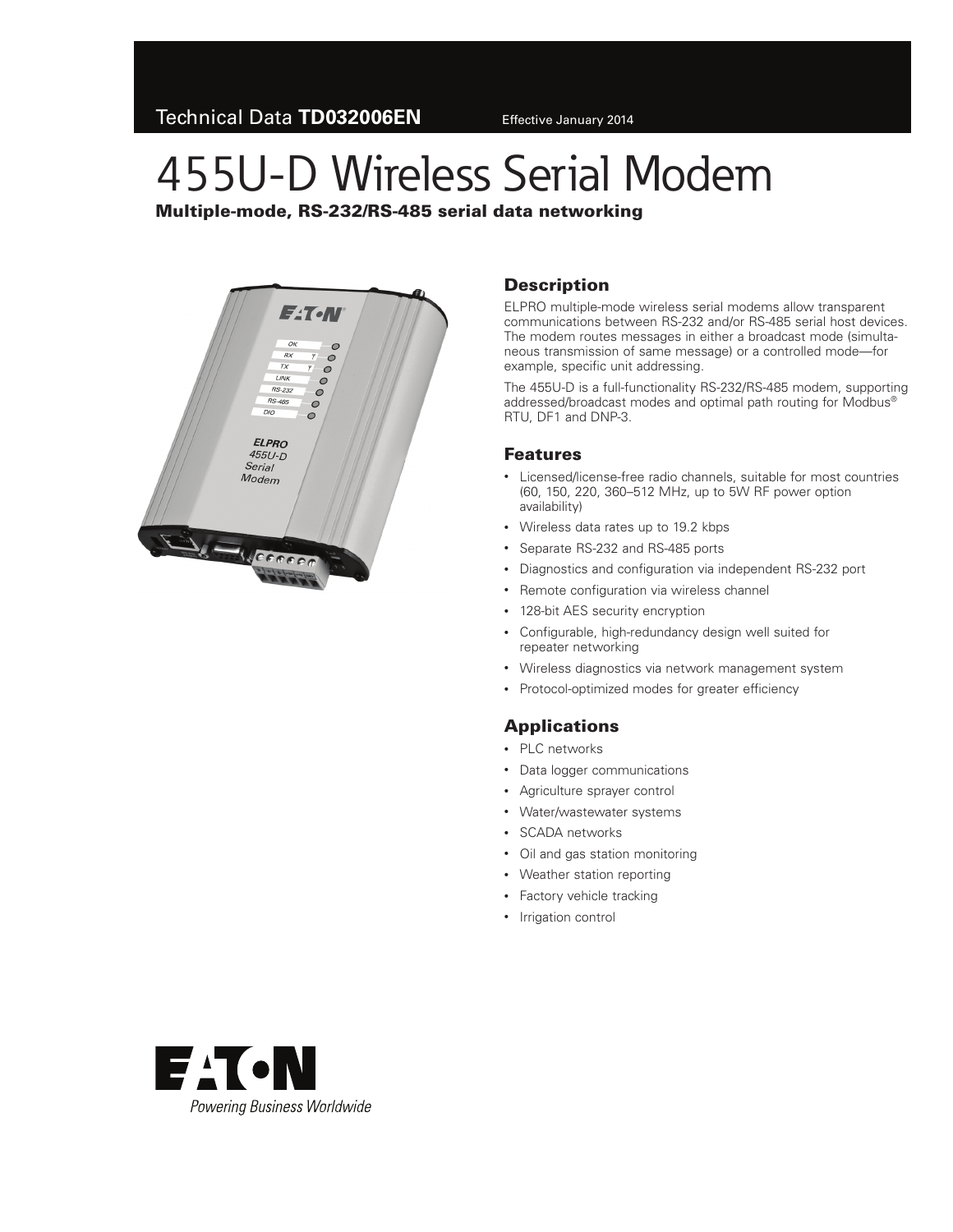## **Specifications**

| <b>SPECIFICATION</b>                  | <b>DESCRIPTION</b>                                                                                 |  |  |
|---------------------------------------|----------------------------------------------------------------------------------------------------|--|--|
| <b>Transmitter and Receiver</b>       |                                                                                                    |  |  |
| Modulation                            | Direct frequency shift keying (DFSK), 4-level FSK                                                  |  |  |
| Transmit power $\mathbb O$            | 58-72 MHz, 100 mW-5W<br>148-174 MHz, 100 mW-5W<br>220-235 MHz, 100 mW-5W<br>360-512 MHz, 100 mW-5W |  |  |
| Receiver sensitivity                  | $-114$ dBm $@$ 2.4 kbps (3% BER)                                                                   |  |  |
| Data rate                             | 19.2 kbps (25 kHz channel), 9.6 kbps (12.5 kHz)                                                    |  |  |
| Range (LoS)                           | 34 miles (55 km) @ 5W (single hop with repeater options) @                                         |  |  |
| Antenna connector                     | SMA female                                                                                         |  |  |
| Input/Output                          |                                                                                                    |  |  |
| Digital input 3                       | 1 voltage-free                                                                                     |  |  |
| Digital output 3                      | 1 (FET 30 Vdc, 500 mA)                                                                             |  |  |
| <b>Serial Port</b>                    |                                                                                                    |  |  |
| RS-232                                | DB-9 female DCE; RTS/CTS/DTR/DCD (hardware signals<br>provided)                                    |  |  |
| <b>RS-485</b>                         | 2-pin terminal block, max. distance 4000' (1.2 km),<br>non-isolated                                |  |  |
| Data rate                             | 600 bps to 115.2 kbps, 7 or 8 data bits, stop/start/parity bits<br>configurable                    |  |  |
| <b>Protocols and Configuration</b>    |                                                                                                    |  |  |
| Protocols supported                   | Modbus RTU, DNP3, DF1, PROFIBUS® DP                                                                |  |  |
| User configuration                    | Dedicated serial port and remote configuration                                                     |  |  |
| System address                        | System, 16-bit value (0–65535)<br>Group address, 7-bit value (0-127)                               |  |  |
| Configurable parameters               | Broadcast mode, addressed mode, optimum path routing<br>mode, RF baud rate, serial baud rate       |  |  |
| Security                              | 128-bit AES data encryption                                                                        |  |  |
| <b>LED Indication and Diagnostics</b> |                                                                                                    |  |  |
| <b>LED</b> indicators                 | Power OK, RX, TX, link, RS-232, RS-485, DIO                                                        |  |  |
| Reported diagnostics                  | RSSI/background noise (dBm), bit error ratio (BER), duty<br>cycle, temperature, supply voltage     |  |  |
| Network management                    | Optional network management system                                                                 |  |  |
| General                               |                                                                                                    |  |  |
| Size                                  | 5.5" x 4.5" x 1.2" (115 mm x 141 mm x 32 mm)                                                       |  |  |
| Housing                               | Powder-coated aluminum                                                                             |  |  |
| Mounting                              | DIN rail                                                                                           |  |  |
| Terminal strip                        | Removable, up to 0.1 in. <sup>2</sup> (2.5 mm <sup>2</sup> ), 14 AWG                               |  |  |
| Temperature rating                    | $-22$ to +140°F (-30 to +60°C)                                                                     |  |  |
| Humidity rating                       | 0-99% RH noncondensing                                                                             |  |  |
| Weight                                | 1.1 lbs $(0.5 \text{ kg})$                                                                         |  |  |
| Compliance                            |                                                                                                    |  |  |
| <b>EMC</b>                            | CE, EN 301 489, FCC Part 15<br>FCC Part 90, EN 300 220, EN 300 113, RSS-119,                       |  |  |
| RF (Radio)                            | AS/NZS 4295                                                                                        |  |  |
| Safety                                | <b>IEC 60950</b>                                                                                   |  |  |
| <b>Power Supply</b>                   |                                                                                                    |  |  |
| Nominal supply                        | 11-30 Vdc, under/over voltage protection                                                           |  |  |
| Quiescent current                     | Normal: 110 mA @ 13.5 Vdc<br>Power saving mode: 40 mA @ 13.5 Vdc                                   |  |  |
| Transmit current                      | 450 mA (<0.5W), 800 mA (1W), 1.25A (2W), 2A (5W)                                                   |  |  |
| Battery charger                       | Floating charge voltage to 13.8 Vdc, current limit set to 1.6A<br>with minimum supply voltage 17V  |  |  |

| <b>Ordering</b> |
|-----------------|
|-----------------|

| <b>PRODUCT CODE DESCRIPTION</b> |                                                                                  | <b>FREQUENCY</b>                                       | <b>RF POWER</b>                                      |
|---------------------------------|----------------------------------------------------------------------------------|--------------------------------------------------------|------------------------------------------------------|
| 455U-D-H                        | 455U-D, serial RS-232/RS-485,<br>12.5/25 kHz spacing, licensed<br>applications   | 58-72 MHz<br>148-174 MHz<br>220-235 MHz<br>360-512 MHz | $0.1 - 5W$<br>$0.1 - 5W$<br>$0.1 - 5W$<br>$0.5 - 5W$ |
| 455U-D-L                        | 455U-D, serial RS-232/RS-485,<br>12.5/25 kHz spacing, unlicensed<br>applications | 360-512 MHz                                            | 10-500 mW                                            |

ote: Available RF power and frequency may vary depending on country of application.

#### Accessories

| <b>PRODUCT CODE</b>      | <b>DESCRIPTION</b>                                                                | <b>DATA SHEET</b>                                    |  |  |
|--------------------------|-----------------------------------------------------------------------------------|------------------------------------------------------|--|--|
| Antennas 148–174 MHz     |                                                                                   |                                                      |  |  |
| UDP150-5                 | Dipole antenna, BNC male, 0 dBi gain, 16'<br>(5m) coaxial cable                   | TD032065EN                                           |  |  |
| WH150-SMA/BNC            | Whip antenna, SMA male, 2 dBi gain                                                | TD032064EN                                           |  |  |
| Antennas 220-235 MHz     |                                                                                   |                                                      |  |  |
| <b>UDP200-C</b>          | Dipole antenna, N-type female, 0 dBi gain                                         | TD032066EN                                           |  |  |
| <b>UDP200-3</b>          | Dipole antenna, BNC male, 0 dBi gain, 9' (3m)<br>coaxial cable                    | TD032066EN                                           |  |  |
| Antennas 360-512 MHz     |                                                                                   |                                                      |  |  |
| $UDP400-C$               | Dipole antenna, N-type female, 2 dBi gain                                         | TD032037EN                                           |  |  |
| UDP400-3                 | Dipole antenna. BNC male, 0 dBi gain, 9' (3m)<br>coaxial cable                    | TD032037EN                                           |  |  |
| BU3-400                  | Colinear antenna, N-type female, 5 dBi gain                                       | TD032038EN                                           |  |  |
| BU6-400                  | Colinear antenna, N-type female, 8 dBi gain                                       | TD032039EN                                           |  |  |
| YU3/6/9/16-400           | Yagi antenna, 3/6/9/16 element, N-type<br>female, 6/9/12/15 dBi gain              | TD032040EN<br>TD032041EN<br>TD032043EN<br>TD032044EN |  |  |
| <b>Cables</b>            |                                                                                   |                                                      |  |  |
| CC3/10/20-SMA            | CC3/10/20-SMA coaxial cable kit, 9.8' (3m)/<br>32' (10m)/65' (20m), N-type to SMA | TD032019EN<br>TD032020EN<br>TD032021EN               |  |  |
| CCTAIL-SMA-F/M           | Coaxial cable tail, 24" (600 mm), SMA to<br>N-type (female/male)                  | TD032023EN                                           |  |  |
| SER-DB9                  | Serial RS-232 cable, DB-9 male to DB-9<br>female, straight through                | TD032026EN                                           |  |  |
| SER-RJ45                 | Configuration cable (serial RS-232 cable),<br>DB-9 female to RJ-45                | TD032027EN                                           |  |  |
| <b>Surge Diverters</b>   |                                                                                   |                                                      |  |  |
| CSD-SMA-2500             | SMA surge diverter for use with<br>CC10/20-SMA                                    | TD032030EN                                           |  |  |
| CSD-N-6000               | Coaxial surge diverter, bulkhead N-female to<br>N-female                          | TD032031EN                                           |  |  |
| MA15/D/1/S1              | Power supply surge diverter, 110 Vac/15A                                          | TD032029EN                                           |  |  |
| IOP32/32D                | Signal surge diverter, 2 x 2-wire/1 x 4-wire                                      | TD032032EN                                           |  |  |
| <b>Power Supplies</b>    |                                                                                   |                                                      |  |  |
| PS-DINAC-12DC            | DIN rail power supply, 100-250 Vac,<br>12 Vdc/2.5A                                | TD032033EN                                           |  |  |
| PSG60E                   | DIN rail power supply, 85-264 Vac, 24<br>Vdc/2.5A                                 | TD032034EN                                           |  |  |
| <b>Mounting Brackets</b> |                                                                                   |                                                      |  |  |
| BR-COL-KIT               | Mounting bracket kit for dipole and<br>colinear antennas                          | TD032072EN                                           |  |  |
| BR-YAG-KIT               | Mounting bracket kit for Yagi antenna                                             | TD032072EN                                           |  |  |

**Note:** Specifications are subject to change.

 $\odot$  Specify RF frequency and power when ordering

b Typical maximum line of sight

**3** Digital input and output use the same connection